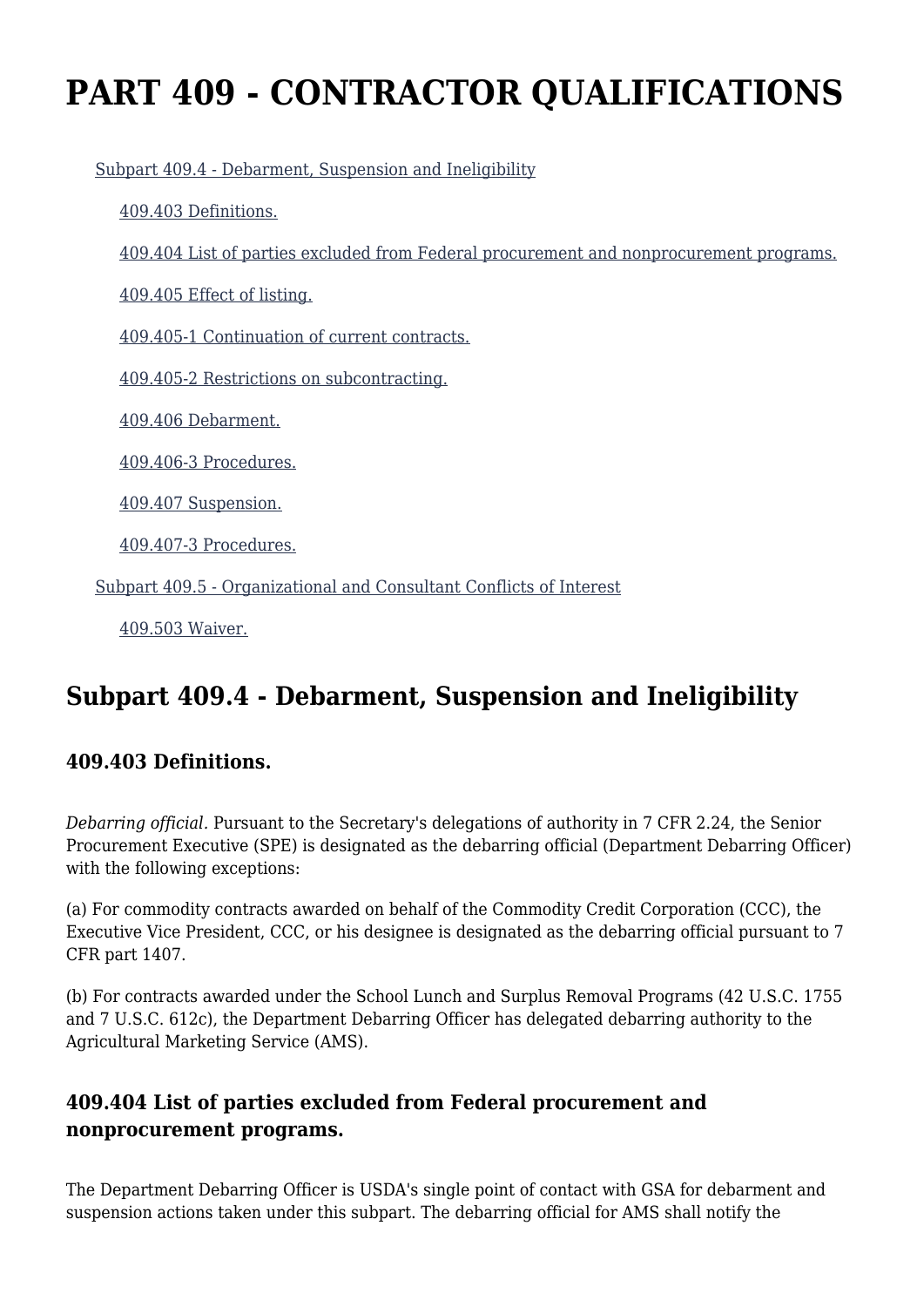Department Debarring Officer of each debarment and suspension action by promptly submitting a copy of the debarment or suspension notice and any later changes to the debarment or suspension status. The Department Debarring Officer will forward a copy of each notice to GSA for inclusion in the Government-wide list.

# **409.405 Effect of listing.**

Compelling reasons are considered to be present where failure to contract with the debarred or suspended contractor would seriously harm the agency's programs and prevent accomplishment of mission requirements. The SPE is authorized to make the determinations under FAR 9.405. Requests for such determinations shall be submitted through the head of the contracting activity (HCA) to the SPE.

#### **409.405-1 Continuation of current contracts.**

The HCA is authorized to make the determinations under FAR 9.405-1.

# **409.405-2 Restrictions on subcontracting.**

The HCA is authorized to approve subcontracts with debarred or suspended subcontractors under FAR 9.405-2.

#### **409.406 Debarment.**

#### **409.406-3 Procedures.**

(a) *Investigation and referral.* When a contracting officer becomes aware of possible irregularities or any information which may be sufficient cause for debarment, the case shall be immediately referred through the HCA to the debarring official. The case must be accompanied by a complete statement of the facts (including a copy of any criminal indictments, if applicable) along with a recommendation for action. Where the statement of facts indicates the irregularities to be possible criminal offenses, or for any other reason further investigation is considered necessary, the matter shall be referred to the HCA who should consult with the Office of Inspector General to determine if further investigation is required prior to referring to the debarring official.

(b) *Decision-making process.* If, after reviewing the recommendations and consulting with the Office of Inspector General and Office of the General Counsel, as appropriate, the debarring official determines debarment is justified, the debarring official shall initiate the proposed debarment in accordance with FAR 9.406-3(c) and notify the HCA of the action taken.

(c) *Fact-finding proceeding.* For actions listed under FAR 9.406-3(b)(2), the contractor shall be given the opportunity to appear at an informal hearing. The hearing should be held at a location and time that is convenient to the parties concerned, if at all possible. The contractor and any specifically named affiliates may be represented by counsel or any duly authorized representative. Witnesses may be called by either party. The proceedings shall be conducted expeditiously and in such a